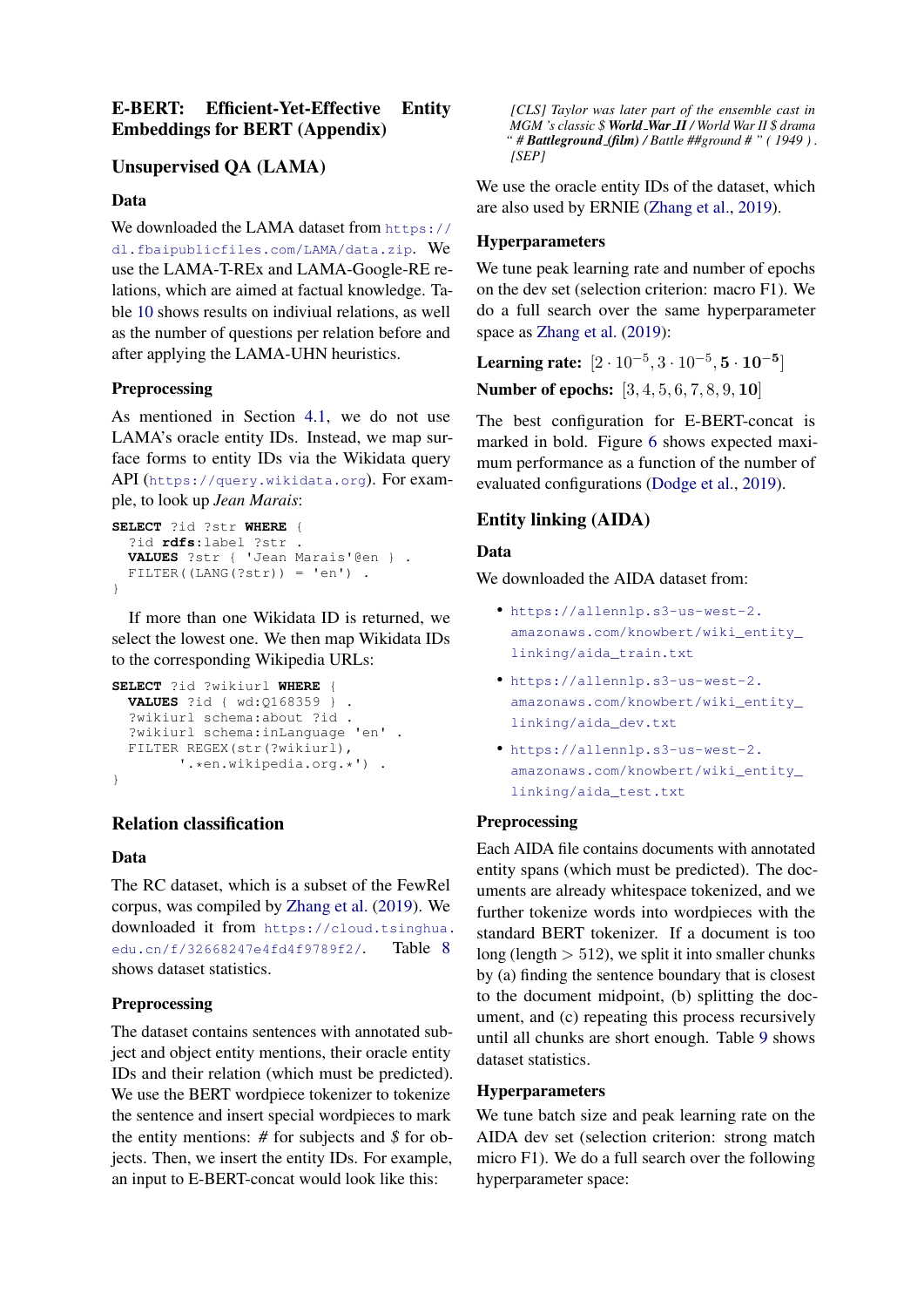# Batch size: [16, 32, 64, 128] Learning rate:  $[2 \cdot 10^{-5}, 3 \cdot 10^{-5}, 5 \cdot 10^{-5}]$

The best configuration for E-BERT-MLM is marked in bold. Figure [7](#page-1-3) shows expected maximum performance as a function of the number of evaluated configurations [\(Dodge et al.,](#page--1-2) [2019\)](#page--1-2).

<span id="page-1-0"></span>

| # relations<br># unique entities    | 80<br>54648 |              |              |  |  |  |  |
|-------------------------------------|-------------|--------------|--------------|--|--|--|--|
|                                     | train       | dev          | test         |  |  |  |  |
| # samples<br># samples per relation | 8000<br>100 | 16000<br>200 | 16000<br>200 |  |  |  |  |

Table 8: Relation classification dataset statistics.

<span id="page-1-2"></span>

| # unique gold entities<br># unique candidate entities | 5574<br>463663 |       |       |
|-------------------------------------------------------|----------------|-------|-------|
|                                                       | train          | dev   | test. |
| # documents                                           | 946            | 216   | 231   |
| # documents (after chunking)                          | 1111           | 276   | 271   |
| # potential spans (candidate generator)               | 153103         | 38012 | 34936 |
| # gold entities                                       | 18454          | 4778  | 4478  |



<span id="page-1-1"></span>

Figure 6: Relation classification: Expected maximum macro F1 (dev set) as a function of the number of hyperparameter configurations.

<span id="page-1-3"></span>

Figure 7: Entity linking: Expected maximum micro F1 (dev set) as a function of the number of hyperparameter configurations.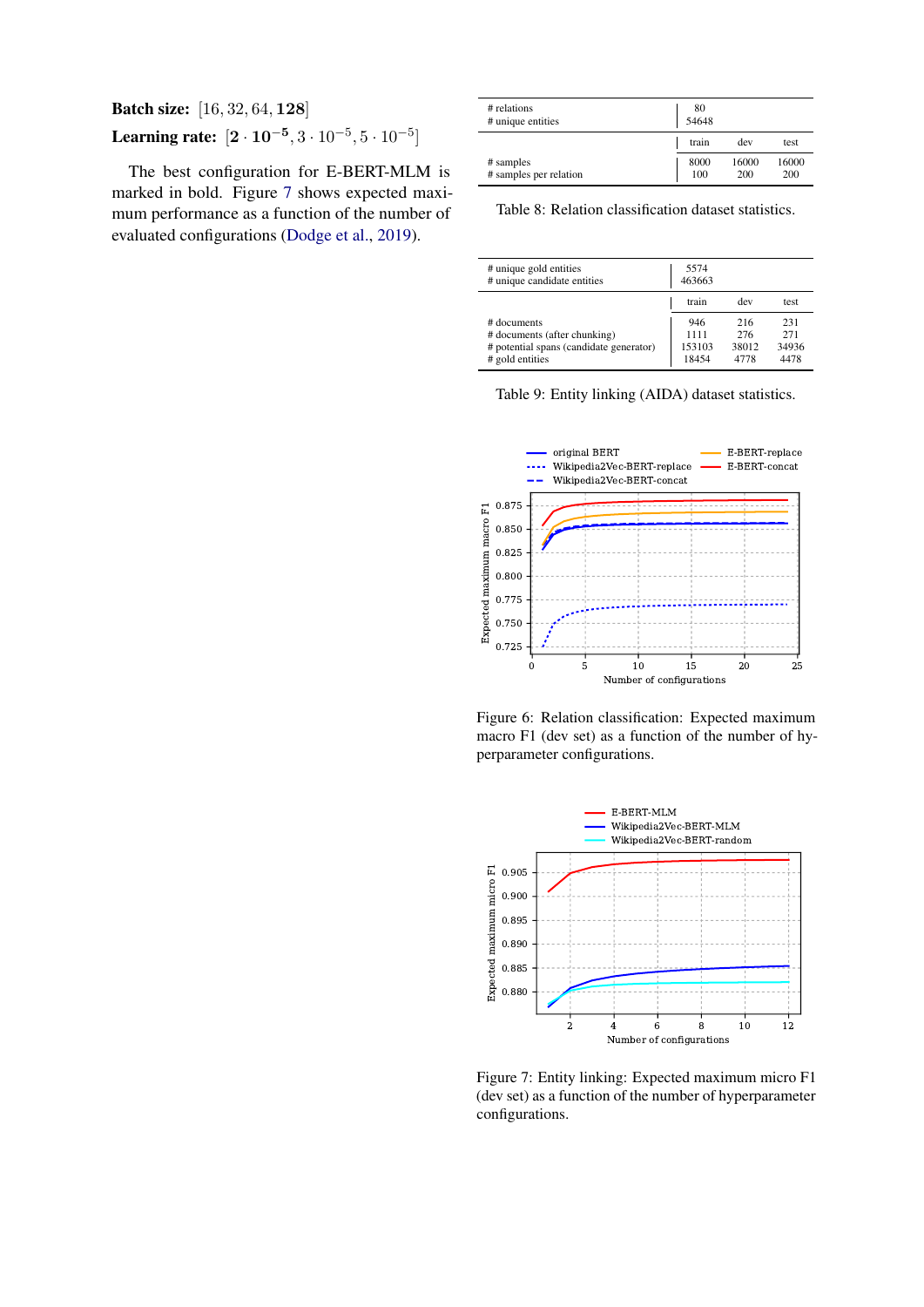<span id="page-2-0"></span>

|                                        | Model size:                                  |                         |                          | <b>BASE</b>       |              |               |                         | LARGE              |                   |                        |
|----------------------------------------|----------------------------------------------|-------------------------|--------------------------|-------------------|--------------|---------------|-------------------------|--------------------|-------------------|------------------------|
| Relation (dataset)                     | Model                                        | original<br><b>BERT</b> | <b>E-BERT</b><br>replace | E-BERT-<br>concat | <b>ERNIE</b> | Know-<br>Bert | original<br><b>BERT</b> | E-BERT-<br>replace | E-BERT-<br>concat | number of<br>questions |
| <b>T-REx:P17</b>                       | (0, original LAMA)                           | 31.3                    | 53.7                     | 52.4              | 55.3         | 23.7          | 36.5                    | 43.3               | 42.8              | 930                    |
| $T-REx:PI7$                            | (1)                                          | 31.0                    | 55.0                     | 53.3              | 55.5         | 23.2          | 36.2                    | 44.5               | 43.3              | 885                    |
| T-REx:P17                              | $(2, LAMA-UHN)$                              | 31.0                    | 55.0                     | 53.3              | 55.5         | 23.2          | 36.2                    | 44.5               | 43.3              | 885                    |
| T-REx:P19                              | (0, original LAMA)                           | 21.1                    | 26.4                     | 28.1              | 28.7         | 23.3          | 22.2                    | 24.6               | 25.3              | 944                    |
| <b>T-REx:P19</b>                       | (1)                                          | 20.6                    | 26.5                     | 27.5              | 28.2         | 22.9          | 21.8                    | 24.5               | 24.8              | 933                    |
| T-REx:P19<br><b>T-REx:P20</b>          | $(2, LAMA-UHN)$<br>(0, original LAMA)        | 9.8<br>27.9             | 20.3<br>29.7             | 18.7<br>35.8      | 19.4<br>16.6 | 12.2<br>31.1  | 11.7<br>31.7            | 18.1<br>37.1       | 15.5<br>33.5      | 728<br>953<br>944      |
| <b>T-REx:P20</b>                       | (1)                                          | 28.2                    | 29.9                     | 36.0              | 16.5         | 31.0          | 32.0                    | 37.2               | 33.8              | 656                    |
| <b>T-REx:P20</b>                       | $(2, LAMA-UHN)$                              | 15.5                    | 21.5                     | 23.3              | 8.4          | 20.0          | 18.9                    | 27.3               | 22.6              |                        |
| <b>T-REx:P27</b>                       | (0, original LAMA)                           | 0.0                     | 0.0                      | 0.1               | 0.0          | 0.1           | 0.0                     | 0.0                | 0.1               | 966                    |
| <b>T-REx:P27</b>                       | (1)                                          | 0.0                     | 0.0                      | 0.1               | 0.0          | 0.1           | 0.0                     | 0.0                | 0.1               | 945                    |
| <b>T-REx:P27</b>                       | $(2, LAMA-UHN)$                              | 0.0                     | 0.0                      | 0.2               | 0.0          | 0.1           | 0.0                     | 0.0                | 0.2               | 423                    |
| <b>T-REx:P30</b>                       | (0, original LAMA)                           | 25.4                    | 69.9                     | 69.8              | 66.8         | 24.0          | 28.0                    | 75.0               | 60.4              | 975                    |
| <b>T-REx:P30</b>                       | (1)                                          | 25.1                    | 70.3                     | 69.9              | 66.6         | 23.9          | 27.5                    | 75.0               | 60.3              | 963                    |
| <b>T-REx:P30</b>                       | $(2, LAMA-UHN)$                              | 25.1                    | 70.3                     | 69.9              | 66.6         | 23.9          | 27.5                    | 75.0               | 60.3              | 963                    |
| T-REx:P31                              | (0, original LAMA)                           | 36.7                    | 25.5                     | 46.9              | 43.7         | 18.7          | 30.2                    | 12.3               | 16.1              | 922                    |
| T-REx:P31                              | (1)                                          | 21.1                    | 28.4                     | 35.8              | 30.3         | 12.4          | 16.3                    | 9.9                | 9.8               | 564                    |
| T-REx:P31                              | $(2, LAMA-UHN)$                              | 21.1                    | 28.4                     | 35.8              | 30.3         | 12.4          | 16.3                    | 9.9                | 9.8               | 564                    |
| <b>T-REx:P36</b>                       | (0, original LAMA)                           | 62.2                    | 42.1                     | 61.6              | 57.3         | 62.2          | 67.0                    | 44.7               | 66.0              | 703                    |
| T-REx:P36                              | (1)                                          | 51.5                    | 41.9                     | 53.9              | 45.9         | 51.7          | 57.5                    | 43.8               | 58.8              | 534                    |
| T-REx:P36                              | $(2, LAMA-UHN)$                              | 51.5                    | 41.9                     | 53.9              | 45.9         | 51.7          | 57.5                    | 43.8               | 58.8              | 534                    |
| <b>T-REx:P37</b>                       | (0, original LAMA)                           | 54.6                    | 51.2                     | 56.5              | 60.2         | 53.1          | 61.5                    | 54.3               | 62.7              | 966                    |
| <b>T-REx:P37</b>                       | (1)                                          | 52.9                    | 51.6                     | 55.5              | 59.4         | 51.9          | 60.5                    | 54.2               | 62.1              | 924                    |
| <b>T-REx:P37</b>                       | $(2, LAMA-UHN)$                              | 52.9                    | 51.6                     | 55.5              | 59.4         | 51.9          | 60.5                    | 54.2               | 62.1              | 924                    |
| <b>T-REx:P39</b>                       | (0, original LAMA)                           | 8.0                     | 22.9                     | 22.5              | 17.0         | 17.2          | 4.7                     | 8.1                | 8.6               | 892                    |
| <b>T-REx:P39</b>                       | (1)                                          | 7.5                     | 23.0                     | 22.3              | 17.1         | 16.5          | 4.6                     | 8.1                | 8.5               | 878                    |
| <b>T-REx:P39</b>                       | $(2, LAMA-UHN)$                              | 7.5                     | 23.0                     | 22.3              | 17.1         | 16.5          | 4.6                     | 8.1                | 8.5               | 878                    |
| <b>T-REx:P47</b>                       | (0, original LAMA)                           | 13.7                    | 8.9                      | 10.8              | 9.8          | 14.0          | 18.2                    | 15.1               | 15.9              | 922                    |
| <b>T-REx:P47</b>                       | (1)                                          | 13.6                    | 9.1                      | 10.7              | 9.6          | 13.9          | 18.6                    | 15.2               | 15.9              | 904                    |
| <b>T-REx:P47</b>                       | $(2, LAMA-UHN)$                              | 13.6                    | 9.1                      | 10.7              | 9.6          | 13.9          | 18.6                    | 15.2               | 15.9              | 904                    |
| <b>T-REx:P101</b>                      | (0, original LAMA)                           | 9.9                     | 37.8                     | 40.8              | 16.7         | 12.2          | 11.5                    | 37.8               | 36.1              | 696                    |
| T-REx:P101                             | (1)                                          | 9.5                     | 38.2                     | 40.9              | 16.1         | 11.4          | 10.8                    | 38.0               | 35.8              | 685                    |
| T-REx:P101                             | $(2, LAMA-UHN)$                              | 9.5<br>72.2             | 38.2<br>85.8             | 40.9<br>86.8      | 16.1<br>85.5 | 11.4<br>73.4  | 10.8<br>78.2            | 38.0<br>84.4       | 35.8<br>84.9      | 685<br>977             |
| T-REx:P103<br>T-REx:P103<br>T-REx:P103 | (0, original LAMA)<br>(1)<br>$(2, LAMA-UHN)$ | 72.1<br>45.8            | 85.7<br>81.9             | 86.8<br>74.7      | 85.4<br>83.6 | 73.3<br>72.2  | 78.2<br>58.6            | 84.4<br>81.2       | 84.9<br>71.1      | 975<br>415             |
| T-REx:P106                             | (0, original LAMA)                           | 0.6                     | 6.5                      | 5.4               | 8.4          | 1.6           | 0.6                     | 4.3                | 2.1               | 958                    |
| T-REx:P106                             | (1)                                          | 0.6                     | 6.5                      | 5.4               | 8.4          | 1.6           | 0.6                     | 4.3                | 2.1               | 958                    |
| <b>T-REx:P106</b>                      | $(2, LAMA-UHN)$                              | 0.6                     | 6.5                      | 5.4               | 8.4          | 1.6           | 0.6                     | 4.3                | 2.1               | 958                    |
| <b>T-REx:P108</b>                      | (0, original LAMA)                           | 6.8                     | 9.9                      | 23.2              | 14.1         | 10.7          | 1.6                     | 11.7               | 15.9              | 383                    |
| <b>T-REx:P108</b>                      | (1)                                          | 6.5                     | 9.9                      | 23.0              | 13.9         | 10.5          | 1.3                     | 11.8               | 16.0              | 382                    |
| <b>T-REx:P108</b>                      | $(2, LAMA-UHN)$                              | 6.5                     | 9.9                      | 23.0              | 13.9         | 10.5          | 1.3                     | 11.8               | 16.0              | 382                    |
| T-REx:P127                             | (0, original LAMA)                           | 34.8                    | 24.0                     | 34.9              | 36.2         | 31.4          | 34.8                    | 25.3               | 35.8              | 687                    |
| T-REx:P127                             | (1)                                          | 14.2                    | 19.7                     | 23.5              | 17.1         | 15.5          | 14.6                    | 21.1               | 24.6              | 451                    |
| T-REx:P127                             | $(2, LAMA-UHN)$                              | 14.2                    | 19.7                     | 23.5              | 17.1         | 15.5          | 14.6                    | 21.1               | 24.6              | 451                    |

Table 10: Mean Hits@1 and number of questions per LAMA relation. 0: original LAMA dataset, 1: after applying heuristic 1 (string match filter), 2: after applying both heuristics (LAMA-UHN).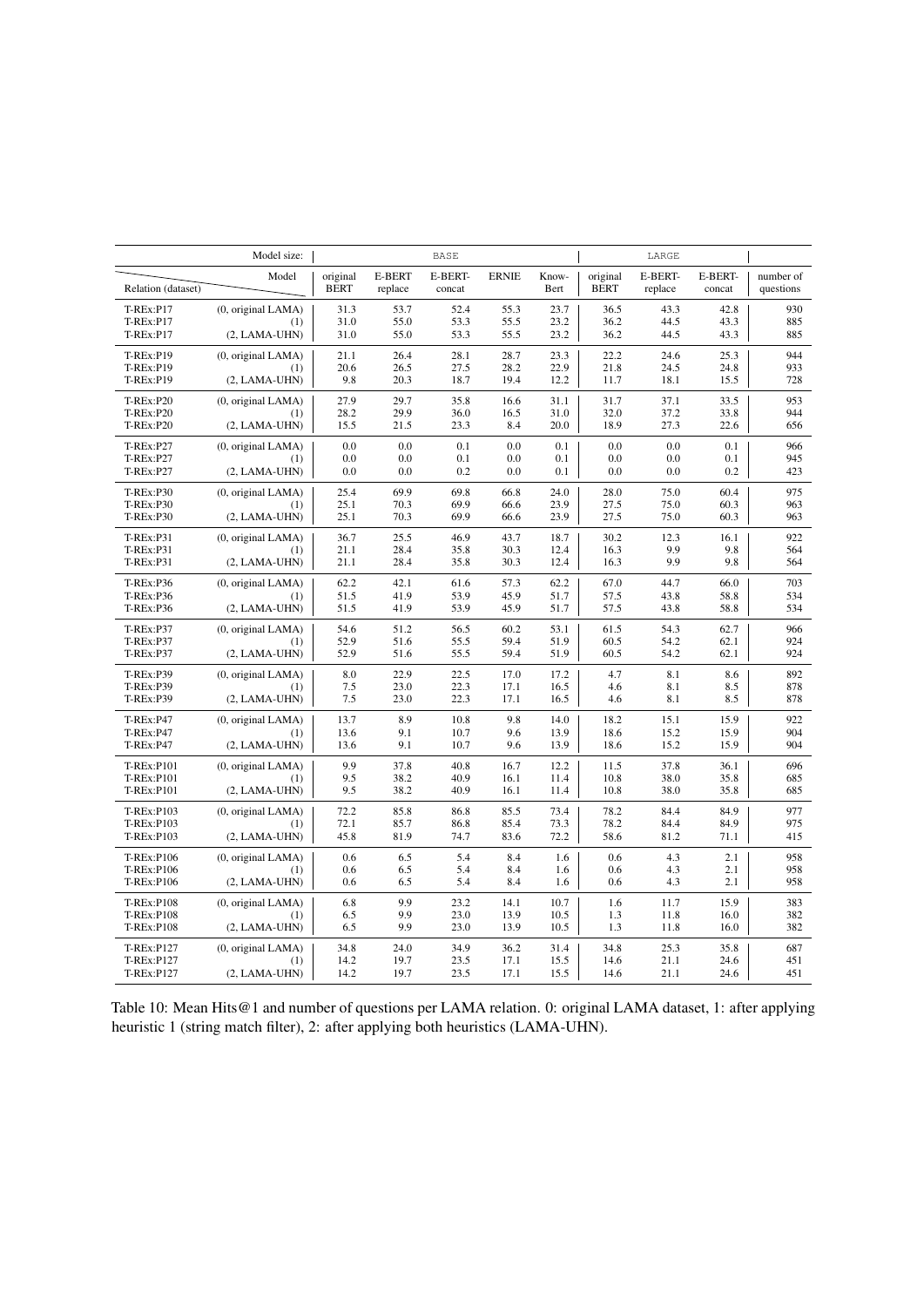|                    | Model size:        |                         |                          | <b>BASE</b>       |              |               |                         | LARGE              |                   |                        |
|--------------------|--------------------|-------------------------|--------------------------|-------------------|--------------|---------------|-------------------------|--------------------|-------------------|------------------------|
| Relation (dataset) | Model              | original<br><b>BERT</b> | <b>E-BERT</b><br>replace | E-BERT-<br>concat | <b>ERNIE</b> | Know-<br>Bert | original<br><b>BERT</b> | E-BERT-<br>replace | E-BERT-<br>concat | number of<br>questions |
| T-REx:P131         | (0, original LAMA) | 23.3                    | 33.4                     | 36.4              | 37.3         | 27.7          | 26.3                    | 31.4               | 37.2              | 881                    |
| T-REx:P131         | (1)                | 16.7                    | 32.0                     | 33.9              | 32.7         | 21.5          | 20.1                    | 31.0               | 33.4              | 706                    |
| T-REx:P131         | $(2, LAMA-UHN)$    | 16.7                    | 32.0                     | 33.9              | 32.7         | 21.5          | 20.1                    | 31.0               | 33.4              | 706                    |
| T-REx:P136         | (0, original LAMA) | 0.8                     | 5.2                      | 9.1               | 0.6          | 0.6           | 1.3                     | 6.9                | 13.1              | 931                    |
| T-REx:P136         | (1)                | 0.2                     | 5.1                      | 8.7               | 0.2          | 0.1           | 0.2                     | 6.9                | 12.2              | 913                    |
| T-REx:P136         | $(2, LAMA-UHN)$    | 0.2                     | 5.1                      | 8.7               | 0.2          | 0.1           | 0.2                     | 6.9                | 12.2              | 913                    |
| T-REx:P138         | (0, original LAMA) | 61.6                    | 8.8                      | 26.5              | 0.2          | 63.7          | 45.1                    | 2.6                | 24.0              | 645                    |
| T-REx:P138         | (1)                | 5.0                     | 10.0                     | 8.8               | 0.0          | 6.9           | 4.4                     | 4.4                | 6.2               | 160                    |
| T-REx:P138         | $(2, LAMA-UHN)$    | 5.0                     | 10.0                     | 8.8               | 0.0          | 6.9           | 4.4                     | 4.4                | 6.2               | 160                    |
| T-REx:P140         | (0, original LAMA) | 0.6                     | 0.6                      | 1.1               | 0.0          | 0.8           | 0.6                     | 1.1                | 0.6               | 473                    |
| T-REx:P140         | (1)                | 0.4                     | 0.6                      | 0.9               | 0.0          | 0.6           | 0.4                     | 0.9                | 0.4               | 467                    |
| T-REx:P140         | $(2, LAMA-UHN)$    | 0.4                     | 0.6                      | 0.9               | 0.0          | 0.6           | 0.4                     | 0.9                | 0.4               | 467                    |
| T-REx:P159         | (0, original LAMA) | 32.4                    | 30.3                     | 48.3              | 41.8         | 36.8          | 34.7                    | 22.3               | 45.2              | 967                    |
| T-REx:P159         | (1)                | 23.1                    | 31.6                     | 41.9              | 34.4         | 28.7          | 25.6                    | 20.9               | 37.8              | 843                    |
| T-REx:P159         | $(2, LAMA-UHN)$    | 23.1                    | 31.6                     | 41.9              | 34.4         | 28.7          | 25.6                    | 20.9               | 37.8              | 843                    |
| T-REx:P176         | (0, original LAMA) | 85.6                    | 41.6                     | 74.6              | 81.8         | 90.0          | 87.5                    | 36.6               | 81.3              | 982                    |
| T-REx:P176         | (1)                | 31.4                    | 42.9                     | 51.8              | 26.2         | 51.3          | 40.8                    | 44.5               | 57.1              | 191                    |
| T-REx:P176         | $(2, LAMA-UHN)$    | 31.4                    | 42.9                     | 51.8              | 26.2         | 51.3          | 40.8                    | 44.5               | 57.1              | 191                    |
| T-REx:P178         | (0, original LAMA) | 62.8                    | 49.8                     | 66.6              | 60.1         | 70.3          | 70.8                    | 51.2               | 69.4              | 592                    |
| T-REx:P178         | (1)                | 40.7                    | 42.6                     | 51.6              | 36.9         | 52.2          | 53.6                    | 51.1               | 57.7              | 366                    |
| T-REx:P178         | $(2, LAMA-UHN)$    | 40.7                    | 42.6                     | 51.6              | 36.9         | 52.2          | 53.6                    | 51.1               | 57.7              | 366                    |
| T-REx:P190         | (0, original LAMA) | 2.4                     | 2.9                      | 2.5               | 2.6          | 2.8           | 2.3                     | 2.3                | 2.8               | 995                    |
| T-REx:P190         | (1)                | 1.5                     | 2.4                      | 1.6               | 1.6          | 2.0           | 1.7                     | 1.9                | 2.3               | 981                    |
| T-REx:P190         | $(2, LAMA-UHN)$    | 1.5                     | 2.4                      | 1.6               | 1.6          | 2.0           | 1.7                     | 1.9                | 2.3               | 981                    |
| T-REx:P264         | (0, original LAMA) | 9.6                     | 30.5                     | 33.6              | 13.3         | 21.2          | 8.2                     | 23.1               | 15.6              | 429                    |
| T-REx:P264         | (1)                | 9.6                     | 30.6                     | 33.4              | 13.3         | 21.3          | 8.2                     | 23.1               | 15.7              | 428                    |
| T-REx:P264         | $(2, LAMA-UHN)$    | 9.6                     | 30.6                     | 33.4              | 13.3         | 21.3          | 8.2                     | 23.1               | 15.7              | 428                    |
| T-REx:P276         | (0, original LAMA) | 41.5                    | 23.8                     | 47.7              | 48.4         | 43.3          | 43.8                    | 23.1               | 51.8              | 959                    |
| T-REx:P276         | (1)                | 19.8                    | 26.1                     | 31.7              | 27.0         | 20.6          | 23.4                    | 25.0               | 36.0              | 625                    |
| T-REx:P276         | $(2, LAMA-UHN)$    | 19.8                    | 26.1                     | 31.7              | 27.0         | 20.6          | 23.4                    | 25.0               | 36.0              | 625                    |
| T-REx:P279         | (0, original LAMA) | 30.7                    | 14.7                     | 30.7              | 29.4         | 31.6          | 33.5                    | 15.5               | 29.8              | 963                    |
| T-REx:P279         | (1)                | 3.8                     | 8.6                      | 8.0               | 4.6          | 5.3           | 6.8                     | 8.6                | 10.1              | 474                    |
| T-REx:P279         | $(2, LAMA-UHN)$    | 3.8                     | 8.6                      | 8.0               | 4.6          | 5.3           | 6.8                     | 8.6                | 10.1              | 474                    |
| T-REx:P361         | (0, original LAMA) | 23.6                    | 19.6                     | 23.0              | 25.8         | 26.6          | 27.4                    | 22.3               | 25.4              | 932                    |
| T-REx:P361         | (1)                | 12.6                    | 17.9                     | 17.7              | 13.7         | 15.3          | 18.5                    | 20.2               | 22.0              | 633                    |
| T-REx:P361         | $(2, LAMA-UHN)$    | 12.6                    | 17.9                     | 17.7              | 13.7         | 15.3          | 18.5                    | 20.2               | 22.0              | 633                    |
| T-REx:P364         | (0, original LAMA) | 44.5                    | 61.7                     | 64.0              | 48.0         | 40.9          | 51.1                    | 60.6               | 61.3              | 856                    |
| <b>T-REx:P364</b>  | (1)                | 43.5                    | 61.7                     | 63.5              | 47.4         | 40.0          | 50.7                    | 60.5               | 61.2              | 841                    |
| T-REx:P364         | (2, LAMA-UHN)      | 43.5                    | 61.7                     | 63.5              | 47.4         | 40.0          | 50.7                    | 60.5               | 61.2              | 841                    |
| T-REx:P407         | (0, original LAMA) | 59.2                    | 68.0                     | 68.8              | 53.8         | 60.1          | 62.1                    | 57.9               | 56.3              | 877                    |
| T-REx:P407         | (1)                | 57.6                    | 69.5                     | 67.9              | 53.1         | 58.6          | 61.0                    | 59.0               | 55.2              | 834                    |
| T-REx:P407         | $(2, LAMA-UHN)$    | 57.6                    | 69.5                     | 67.9              | 53.1         | 58.6          | 61.0                    | 59.0               | 55.2              | 834                    |
| T-REx:P413         | (0, original LAMA) | 0.5                     | 0.1                      | 0.0               | 0.0          | 41.7          | 4.1                     | 14.0               | 7.0               | 952                    |
| T-REx:P413         | (1)                | 0.5                     | 0.1                      | 0.0               | 0.0          | 41.7          | 4.1                     | 14.0               | 7.0               | 952                    |
| T-REx:P413         | $(2, LAMA-UHN)$    | 0.5                     | 0.1                      | 0.0               | 0.0          | 41.7          | 4.1                     | 14.0               | 7.0               | 952                    |

Table 11: Mean Hits@1 and number of questions per LAMA relation (cont'd). 0: original LAMA dataset, 1: after applying heuristic 1 (string match filter), 2: after applying both heuristics (LAMA-UHN).